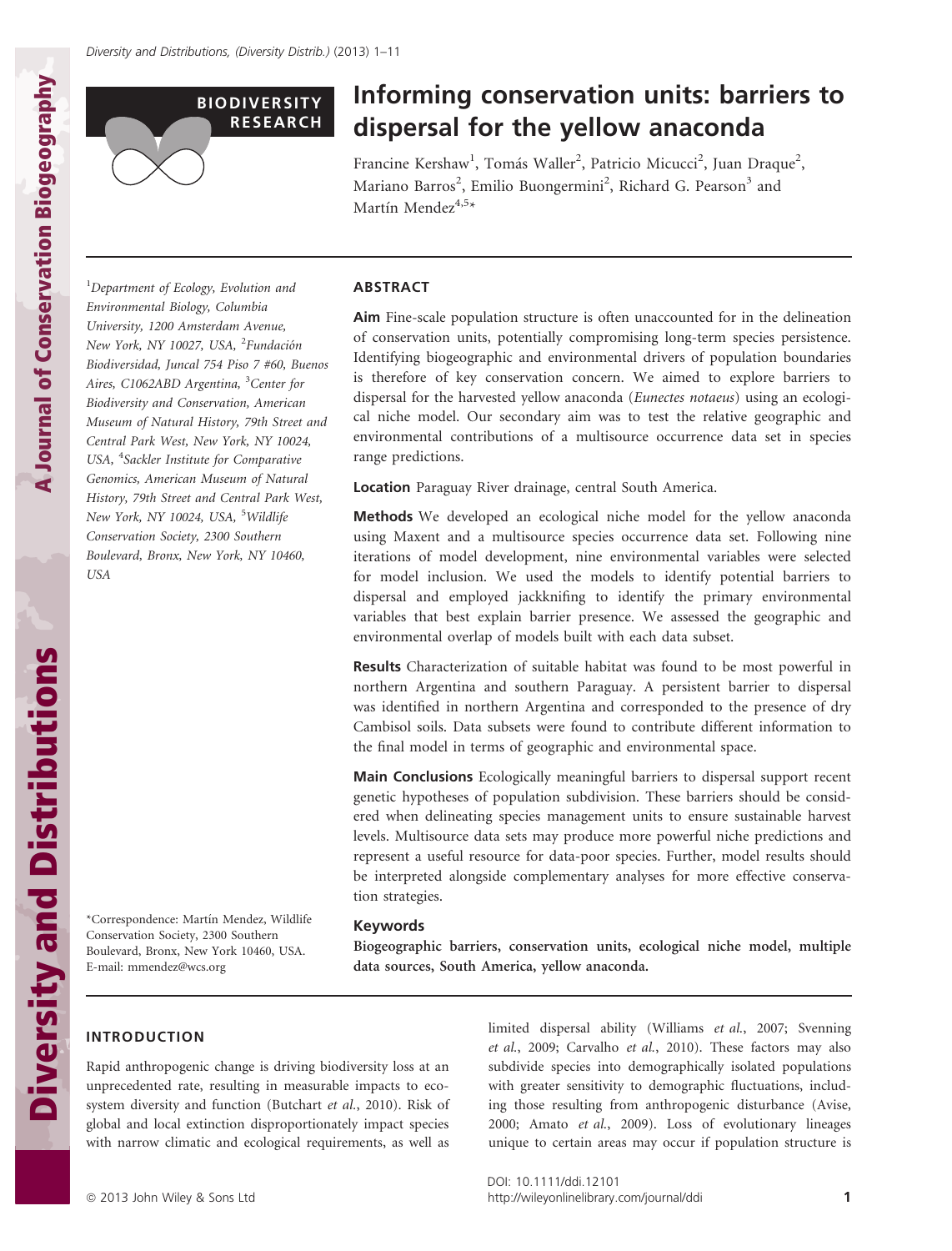not accounted for in the delineation of species management units; in the long-term, this has the potential to compromise the persistence of the species (Amato et al., 2009; Hekkala et al., 2011). Consequently, to ensure the sustainability of any management programme, it is key to identify and preserve distinct populations and suitable habitat (Noss et al., 1997). It then becomes essential to characterize environmental agents with the potential to promote and constrain dispersal, and which therefore drive population structure (Amato et al., 2009).

The yellow anaconda (Eunectes notaeus) is one of four extant species of anaconda in South America and is the largest snake species inhabiting Argentina (Waller et al., 2007). In general, reptiles are under particular threat due to their high physiological sensitivity to ambient temperature (Bennet, 1990; Mitchell & Janzen, 2010; McConnachie et al., 2011), low dispersal ability and obligate adaptation of some species to freshwater habitat (McMenamin et al., 2008; Pauwels et al., 2008). Representative of this group, Eunectes spp. are highly dependent upon inland freshwater habitats (Pizzatto et al., 2007), and the known range of E. notaeus primarily encompasses the Paraguay River drainage, from the Pantanal Region in Bolivia, Paraguay and Brazil, to northeastern Argentina where it reaches its southernmost distribution (Waller et al., 2007).

In addition, reptiles are known to suffer intensive extraction for a variety of uses, chiefly the food and skin trades (Cox et al., 2006; Pauwels et al., 2008). Trade of E. notaeus has been considered among the most extensive of any Neotropical species (Waller & Miccuci, 1993) with snakes sold for their skins, as pets or for traditional medicine (Alves & Filho, 2007). Up to 320,000 units were traded world-wide from 1980 to 1999 and Paraguay and Argentina represented the first and second largest respective suppliers, until most trade was effectively banned in 1999 (Waller et al., 2007). Recent research has indicated that E. notaeus exhibits particular ecological attributes, such as high reproductive rate and short generation time, which enabled it to withstand the high and unregulated harvest levels of the past (Waller et al., 2007).

However, genetic evidence of strong population structure within northern Argentina suggests the presence of barriers to dispersal (Mendez et al., 2007; McCartney-Melstad et al., 2012). Specifically, genetic distance measures using three distinct regions of the mitochondrial genome suggest the existence of several demographically distinct populations within the Provinces of Formosa and Corrientes in northern Argentina (Mendez et al., 2007; McCartney-Melstad et al., 2012; Fig. 1). The observed population structure is attributed to the relative autonomy of different wetland systems in this region, absence of suitable habitat throughout the wide latitudinal range of the species and patterns of historic colonization (McCartney-Melstad et al., 2012). It is likely, however, that some dispersal connections have been altered relatively recently due to the dynamic nature of the wetland habitat (Ginzburg et al., 2005; McCartney-Melstad et al., 2012). In

light of the management concerns raised by the evidence of demographically independent populations in the region, improved understanding of the biogeography, distribution, habitat suitability and potential barriers to dispersal, is of key interest to the conservation and management of this species.

Ecological niche models offer valuable insights into the environmental drivers of species biogeography and distribution and can therefore be used to infer potential barriers to dispersal (Walteri & Guralnick, 2008; Burbrink et al., 2012). When combined with other sources of information, niche models represent powerful tools for informing species conservation and management (Raxworthy et al., 2003; Marni et al., 2009; Urbina-Cardona & Flores-Villela, 2010). However, the usefulness of such models is often constrained by a lack of validation by species experts and limited sample sizes (Pearson et al., 2007). Particularly for lesser known species (Guisan et al., 2006), there is a need to maximize sample size by developing integrated data sets comprising information from multiple sources. Likewise, extensive expert input throughout the modelling process is necessary to ensure enhanced biological realism and therefore increased confidence in the interpretation and application of the model (Anderson et al., 2003).

Here, we develop an ecological niche model for the yellow anaconda using an expert-validated, integrated species occurrence data set derived from multiple data sources. We then use the model to characterize the ecological niche of the yellow anaconda and to explore environmental barriers to dispersal, in order to better delineate species management units. Finally, we quantify the geographic and environmental overlap of habitat suitability predictions originating from models built using the different sources of occurrence data to assess the value of using integrated data sets in ecological niche modelling.

# METHODS

## Study region and species occurrence

The yellow anaconda is an aquatic, generalist snake species restricted mainly to river floodplains and wetlands (Henderson et al., 1995). The known range of the species encompasses about 15 degrees in latitude throughout the Paraguay and lower Paraná River drainages from Bolivia and Central Brazil (ca. 15°S) in the north, to north-eastern Argentina (ca. 30°S) in the south (Henderson et al., 1995). This vast region exhibits the largest wetland systems of South America, from the Pantanal area in Brazil and Bolivia, and continuing south through the Wet Chaco ecoregion, in Paraguay and Argentina.

We were able to collate a species occurrence data set comprising 204 records. Of these, 19 records originated from peer-reviewed literature and databases, 57 from recent field observations and 128 from expert-validated museum records. All records were rechecked for taxonomy and georeferencing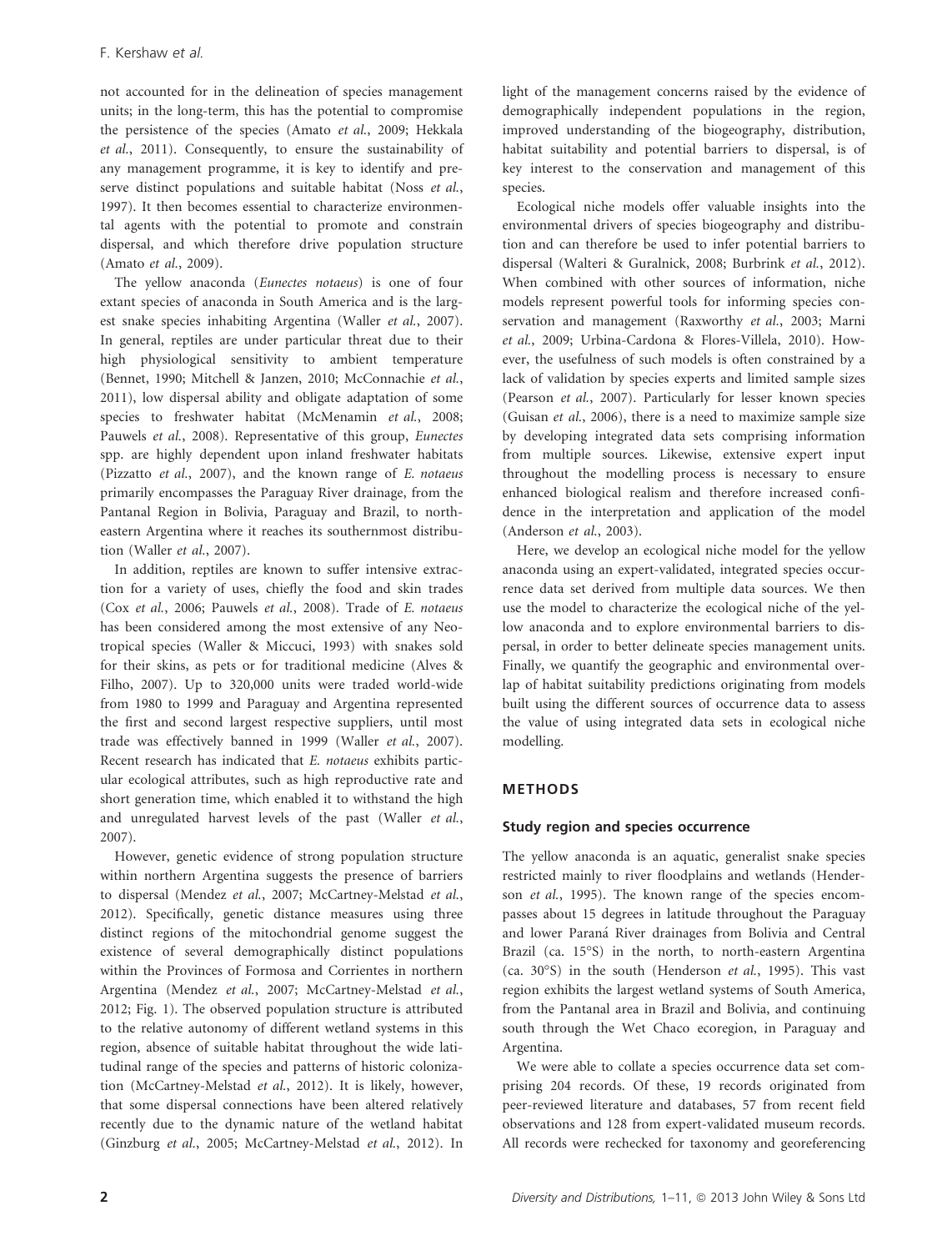

Figure 1 Distribution of species occurrence records for Eunectes notaeus  $(n = 204)$ . Provinces of Argentina are indicated: PF, Province of Formosa; PCh, Province of Chaco; PCo, Province of Corrientes. Symbols indicate the original source of the records: 'Database/ Literature' ( $n = 19$ ); 'Museum'  $(n = 128)$ ; 'Observations'  $(n = 57)$ . Museum and observation records underwent expert-validation prior to being used in this study. Shaded area indicates the 'training area' derived from terrestrial and freshwater ecoregions of the world that was used to define the study extent for the Maxent model.

precision. Any museum records purporting localities counter to the best available knowledge of the distribution of E. notaeus were not included. Four extreme locality outliers were removed due to possible errors in the data, and redundancies in the database were eliminated ensuring that only one record was included for each Lat-Lon position (Fig. 1).

## Environmental variables

The selection of environmental variables for the final model was based on expert guidance and followed a three-stage approach. Initially, variables were selected based on their biological relevance to E. notaeus. Second, a correlation matrix was constructed for variables comprising continuous data, and when a pair of variables were highly correlated (Pearson correlation coefficient value > 0.7), we removed one of the variables from the analysis. Finally, variables were subjected to the jackknife procedure implemented in Maxent (Philips et al., 2006) for assessing variable importance and were retained or removed as a result of their relative contribution to the model. During stages two and three, no variables were removed if they were deemed to be of singular biological importance to the species.

Initially, 22 environmental parameters were considered for inclusion in the ecological niche model. Yellow anacondas follow the subtropical and temperate climates accompanying the extensive floodplains of the Paraná and Paraguay Rivers (Giraudo & Arzamendia, 2003), possibly favouring the thermal refuge that these large water masses provide during the local winter (Waller et al., 1994). The freshwater ecosystems of the Paraguay River drainage, as most wetlands, result from the interplay between terrain slope, soil type and water balance. However, the hydrological dynamics of the drainage are also tightly influenced by the great latitudinal and longitudinal variation in precipitation and temperature and the characteristic north to south orientation of the principal rivers connecting it. To account for the broad influence of temperature and rainfall, we compiled climate data from the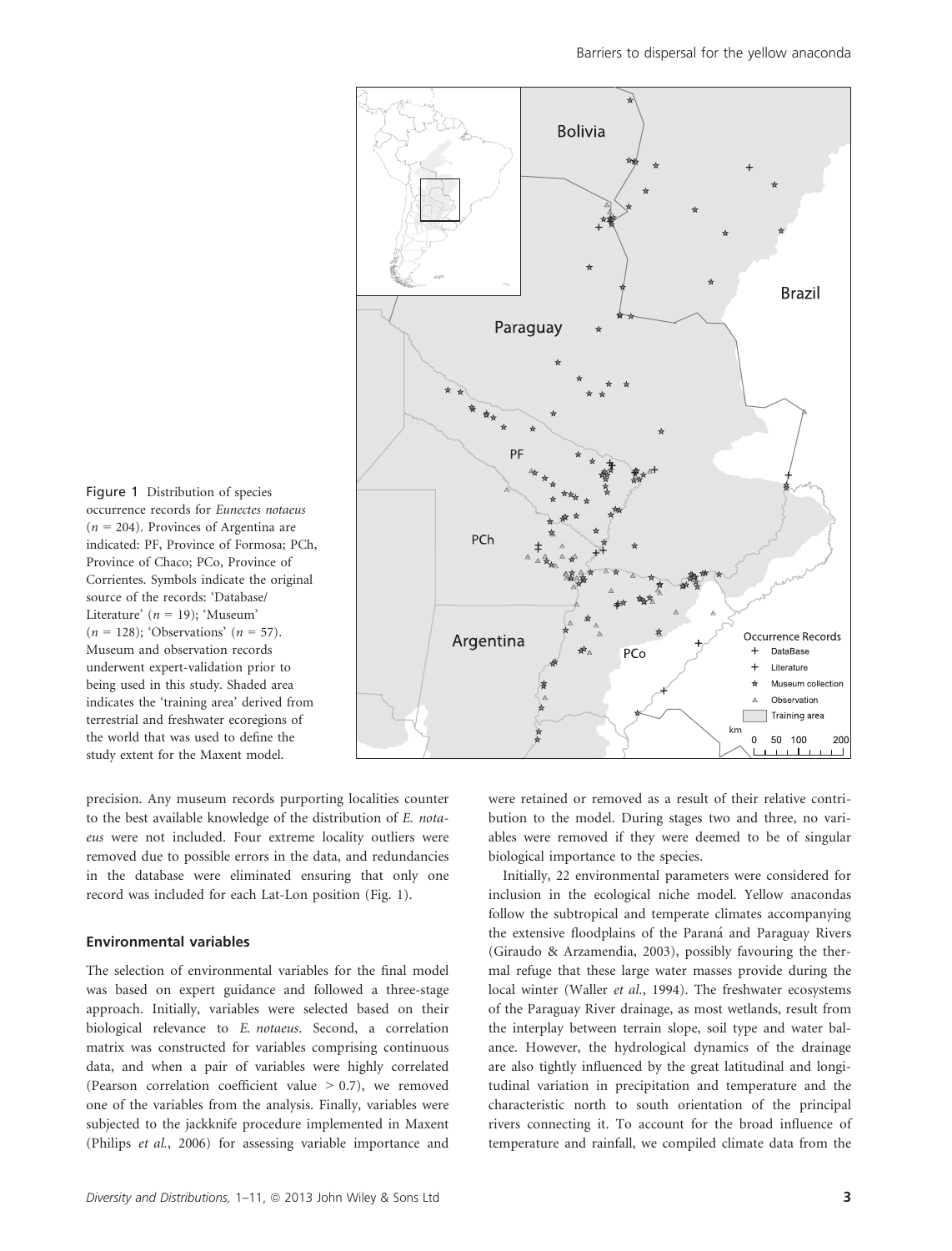Worldclim database (Hijmans et al., 2005), comprising a set of 19 global climate coverages with a spatial resolution of one square kilometre. To further characterize wetland habitat, we generated a 'distance to water body' parameter based on coverage of inland water features for South America (DCW, 1992; ISCGM, 2006) and included data on soil type derived from the Harmonized World Soil Database (FAO/IIASA/ISRIC/ISSCAS/JRC, 2012) and freshwater ecoregions (TNC, 2009).

Finally, a subsection of the overall study area was selected to train the model. This 'training area' (Fig. 1) represents the geographic area from which background pixels are chosen at random for calibrating the Maxent model (Philips et al., 2006). These presence and pseudoabsence data are also used to establish measures of model performance (Philips et al., 2006). We defined the training area through expert selection of both terrestrial and freshwater ecoregions (TNC, 2009) deemed to encompass the area accessible to E. notaeus (Anderson & Raza, 2010).

## Ecological niche model

A maximum-entropy approach for ecological niche modelling was undertaken using Maxent version 3.3.3e (Philips et al., 2006; Philips & Dudik, 2008). Maxent is a machine learning method that estimates a species' ecological niche by finding the probability distribution of maximum entropy (i.e. that closest to uniform), subject to constraints representing incomplete information about the distribution (Philips et al., 2006). The model evaluates the habitat suitability of each grid cell as a function of the environmental variables within that cell. Recent comparative analysis of ecological niche models has shown Maxent to be among the best performing methods, demonstrating good performance with presence-only data over a range of data set sizes (Elith et al., 2006; Pearson et al., 2007; Wisz et al., 2008).

A multistage modelling approach was employed in order to ensure the highest possible confidence in the final model given the data available. Each round of model outputs was provided to an expert in anaconda natural history and biogeography (T. Waller) for an accuracy assessment and for recommendations on the next set of variables to be tested. For all model runs, the logistic output of Maxent was used, with predictions ranging from 0 (unsuitable habitat, low probability of occurrence) to 1 (suitable habitat, high probability of occurrence). Duplicate records in the same 1-km grid cell were removed meaning that 155 of the original 204 presence records were included in the final model (Database/ Literature = 12; Observations = 43; Museum = 100). There were no instances of occurrence records originating from different data sources co-occurring in the same 1-km grid cell. Default linear, quadratic, product, threshold and hinge features were selected with a default convergence threshold  $(10^{-5})$  and a maximum number of 500 iterations under fivefold cross-validation (20% records withheld as test data, 80% records used as training data) across five replicates. We used AUC (the area under the receiver operating characteristic curve; Manel et al., 2001) scores as a threshold independent measure for model validation.

The model's regularization parameter penalizes the coefficients to values that balance model fit and model complexity. Varying this parameter therefore enables an exploration of the trade-off between these measures. A higher regularization value results in a model less dependent on the empirical means of the sampling localities and which is therefore more suited to extrapolation. However, such 'relaxed' models may not adequately fit the data. Conversely, a lower regularization value results in a model highly dependent on the conditions at sampling localities and therefore causes the model to be more vulnerable to over-prediction due to high model complexity. As the regularization parameter can strongly influence the final model output, we used AUC scores to assess model performance across a range of model fit parameters: regularization was equal to 1 in initial model iterations, and the final variable set was run using five regularization values (0.5, 1, 2, 5, 10). The AUC score was highest for the final model with a regularization parameter value of 0.5. Therefore, this regularization value was used in all subsequent models.

## Identifying barriers to dispersal

The Maxent probability surface was reclassified to binary presence/absence grids to more clearly visualize unsuitable habitat representing potential barriers to dispersal. Because there are several alternative thresholds that may be selected for reclassifying continuous data to binary predictions (Freeman & Moisen, 2008), we calculated multiple thresholds for the five replicates: (i) minimum training presence (MTP), for which the suitability associated with the least suitable training presence record is used as the threshold. MTP uses all training points and so is preferred if data quality is high; (ii) 10th percentile training presence (TPTP), for which the suitability threshold associated with the presence record that occurs at the 10th percentile of presence records is used as the threshold. TPTP allows 10% of presence records to be omitted and therefore can be useful if errors in the data set are suspected; (iii) maximum training sensitivity plus specificity (MXTR), describes the threshold that maximizes the sum of sensitivity (rate of false negatives) and specificity (rate of false positives) and therefore minimizes the mean of the error rate for positive and negative observations; (iv) equal training sensitivity and specificity (EQTR); and (v) equal test sensitivity and specificity (EQTE), which describes the threshold at which false negatives are equally as likely as false positives in the training and test data sets, respectively.

To further investigate the effect of the threshold value on barrier presence, a sensitivity analysis was conducted by reclassifying the final model output using threshold values at 0.02 intervals. The interval size was selected as appropriate following preliminary sensitivity tests. Subsequently, jackknifing of environmental variables, as implemented in the Maxent software, was undertaken. These 'leave-one-out models'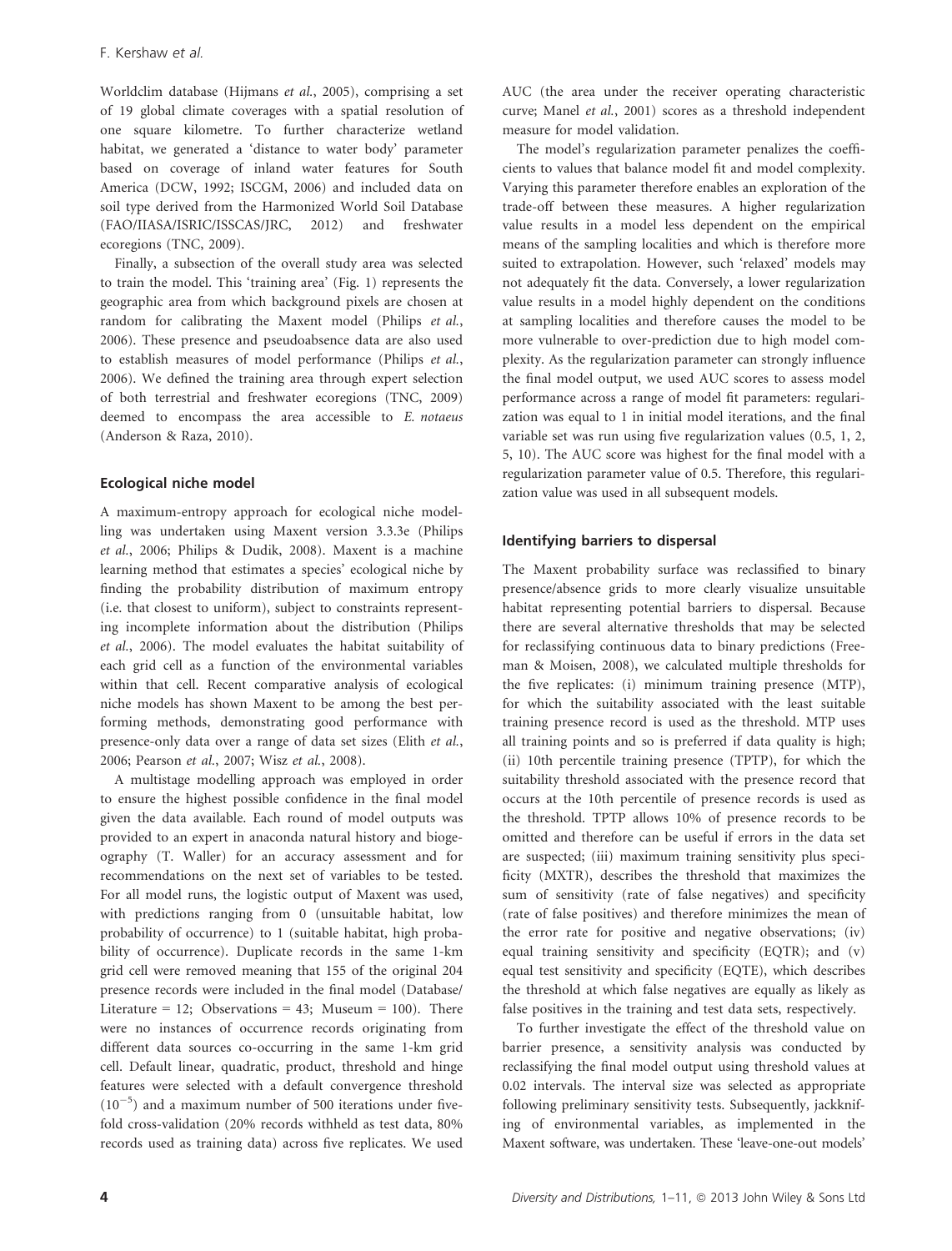were run under final model settings and across the multiple thresholds described above (with the exception of MTP, for which the predicted distribution was too broad to adequately characterize fine-scale biogeographic barriers) to explore the contribution of each environmental variable to the presence of the observed barrier.

# Contribution of occurrence records

The contribution of each data type to the model was assessed by comparing the overlap of the geographic and environmental space sampled by the each of the data subsets. The spatially unique occurrence records (i.e. records that fell in distinct grid cells at our resolution of analysis) that were used in the final model were partitioned into three subsets: 'Database/ Literature'  $(n = 12)$ , 'Observations'  $(n = 43)$  and 'Museum'  $(n = 100)$ . Subsampling without replacement was used to standardize sample size across data subsets for comparison. Four sets of 12 random samples were generated for the 'Observations' data, and eight sets of 12 random samples were generated for the 'Museum' data. These randomly selected sets were then run once under final model conditions and reclassified to binary grids of suitable/unsuitable habitat using the tenth percentile training presence threshold (TPTP). Although application of multiple thresholds was necessary for identifying barriers to dispersal (previous section), a single threshold was sufficient here to test the contribution of different data types.

To assess the amount of geographic overlap between models built using alternative data sets, pairwise measurements of the percentage overlap of the habitat classed as suitable between each data subset were conducted. Results were then averaged across all random subsets to summarize the degree of similarity between the models build using the different data types. Overlap in the environmental space sampled by each data type was assessed for the two environmental variables that were found to contribute most to the final model: precipitation seasonality and soil type. Values for each of these variables were extracted to the original spatially unique occurrence records of each data type used in the final model (i.e. Database/Literature = 12; Observations = 43; Museum = 100). 1000 random localities were sampled within the range of habitat classed as 'suitable' by the Maxent model, and values for precipitation seasonality and soil type were extracted at these random localities. Differences in the mean and range of precipitation seasonality for each data subset were explored using boxplots and Student's t-tests. The range of soil types sampled by each data subset was explored using histograms. All statistical analyses were implemented using the R statistical package.

## RESULTS

## Niche characterization

Nine of the original 22 environmental variables were included in the final model (see Table S1 in Appendix). Cross-validation suggested that the Maxent model is relatively robust as the AUC calculated for the test data was high (mean: 0.926; range: 0.893–0.954) and similar to that of the training data (mean: 0.962; range: 0.958–0.967). While all variables were deemed relevant for defining the ecological niche of E. notaeus, the model summary statistics comprising the average values over the five replicates (Table S1 in Appendix) demonstrate that the three most influential variables are precipitation seasonality (31.1% contribution to the model), soil type (13.8%) and mean temperature of the coldest quarter (12.5%).

The habitat suitability surface indicates a number of highly suitable areas for E. notaeus, particularly in the northeasternmost region of Argentina, within the vicinity of the Paraguay River in central Paraguay, and northwards towards the Pantanal region of Brazil (Fig. 2a; Fig. S1 in Appendix). The ecological niche in the northernmost regions is not as well characterized by the model (Fig. 2a). For example, yellow anaconda is a common species in most of the Pantanal region of Brazil (Strüssmann & Sazima, 1993; Strüssmann, 1997), yet suitable habitat was only identified in the westernmost part of this region. This is most likely due to a relative lack of occurrence records in northern parts of the species' known range.

#### Barriers to dispersal

Given that the model performs less well in the northern portion of the species range, we focus on exploring potential dispersal barriers in northern Argentina (Fig. 2b). Within Argentina, areas of low suitability identified by the model correspond to habitat where E. notaeus is known to be absent (Waller, T., unpublished data). Notably, the boundary representing the known southern extent of the species range between a high suitability area in central areas of the Formosa Province and a low suitability area directly to the south emulates the transition from wetlands to the extensive dry savannas and forested uplands found in the Province of Chaco south of Formosa (Fig. S1 in Appendix). The model is therefore showing good ability to identify barriers to dispersal within this limited region.

We identified a new potential barrier to dispersal within Argentina that was persistent across reclassification thresholds (Fig. 2b; Table S2 in Appendix). The barrier represents a linear feature that runs parallel to the Bermejo River and continues to the mid-Paraná River, interrupted only by the descending Paraguay–Paraná axis. The barrier therefore separates the highly suitable habitat found in the eastern region of Formosa Province from Chaco Province to the south, as well as south-eastern Paraguay from Corrientes Province in Argentina. Sensitivity analysis showed the barrier to be resolved from west to east as threshold value increases, and is present in some form from a threshold value of 0.06 and is fully present at 0.24 (Fig. 2b; Table S2 in Appendix).

Jackknife tests revealed that a single environmental variable, soil type, was responsible for the presence of the barrier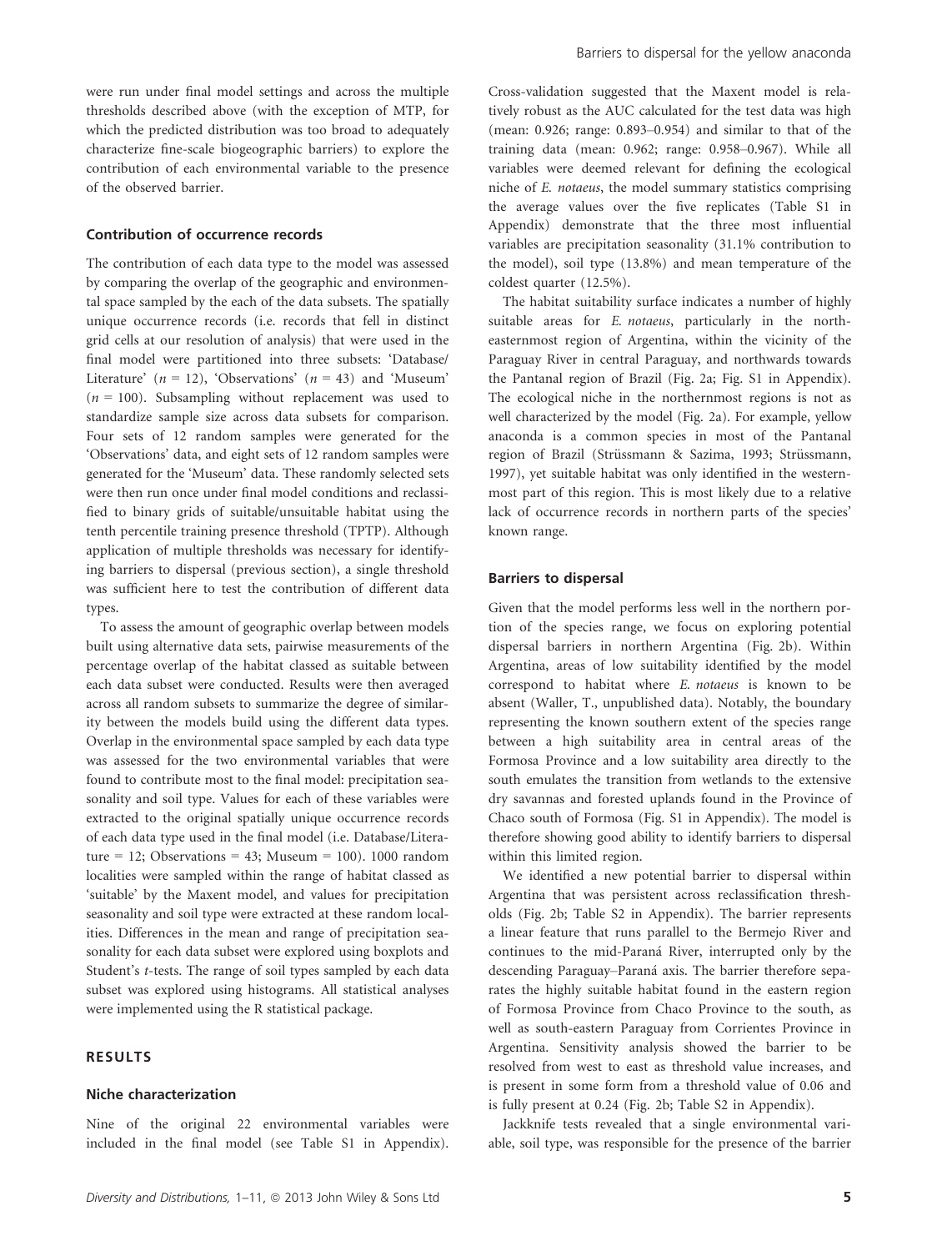

Figure 2 (a) Distribution of suitable habitat defined by the 10th percentile training presence (TPTP) threshold superimposed on the model training area. Suitable habitat is distributed primarily in northern Argentina and Paraguay where the majority of species occurrence records were concentrated. (b) Effect of threshold value on presence of ecological barrier. Average Maxent thresholds for the final model are shown: TPTP, 10th percentile training presence; Equal training sensitivity and specificity; Maximum (Max) training and sensitivity plus specificity; Equal test sensitivity and specificity; MTP, Minimum training presence. Areas (West, Central, East) used to qualitatively assess the presence of the barrier for the sensitivity analysis (Table S2 in Appendix) are indicated by the arrows.

(Table S3 in Appendix). The soil type was identified as the FAO soil group Cambisols, which are characterized by a texture of sandy loam and lack a layer of accumulated clay, humus, soluble salts or iron and aluminium oxides (Driessen et al., 2001). This contrasts with the soil types deemed suitable habitat by the model, such as Fluvisols, which are found typically in river floodplains and deltas consistent with the freshwater habitat preferences of E. notaeus. As such, the presence of dry and sandy Cambisols soil appears to represent an ecologically meaningful barrier to dispersal for the species in northern Argentina.

## Comparison of data partitions

Geographic overlap of suitable habitat defined by the TPTP threshold was generally low and varied between the models built with each of the data subsets: 'Database/Literature' versus 'Observations' =  $20.05\%$  (range = 15.91–24.99, four samples); 'Database/Literature' versus 'Museum' = 16.76% (range = 3.33–22.29, eight samples); and 'Observations' versus 'Museum' = 23.35% (range = 3.27–39.49, 32 samples).

The environmental space sampled by each of the data subsets also differed. No significant differences were found between the mean precipitation seasonality values sampled by each of the subsets of raw occurrence data when pairwise comparisons were made using Student's t-tests ('Database/ Literature': mean = 3.92, range =  $3.00-6.00$ ; 'Observations': mean = 3.56, range = 1.00–5.00; 'Museum': mean = 3.47, range=1.00–7.00;  $P > 0.05$  for all pairwise Student t-tests; see Fig. 3). In contrast, for values sampled using 1000 random points within the area classified as 'suitable' habitat, highly significant differences were observed in mean precipitation seasonality sampled by each data subset ('Database/Literature': mean=3.06, range =  $0.00-15.00$ ; 'Observations': mean = 3.46, range =  $1.00-8.00$ ; 'Museum': mean = 3.60, range =  $0.00-7.00$ ;  $P < 0.001$  for all pairwise Student's  $t$ -tests; see Fig. 3).

Differences in the sampling of soil type were also observed (Fig. 4). For the raw occurrence records, the numbers of soil types sampled by each data subset were: 'Database/Literature' = 6; 'Observations' = 10; and 'Museum' = 11. In pairwise comparisons, 'Database/Literature' and 'Observations'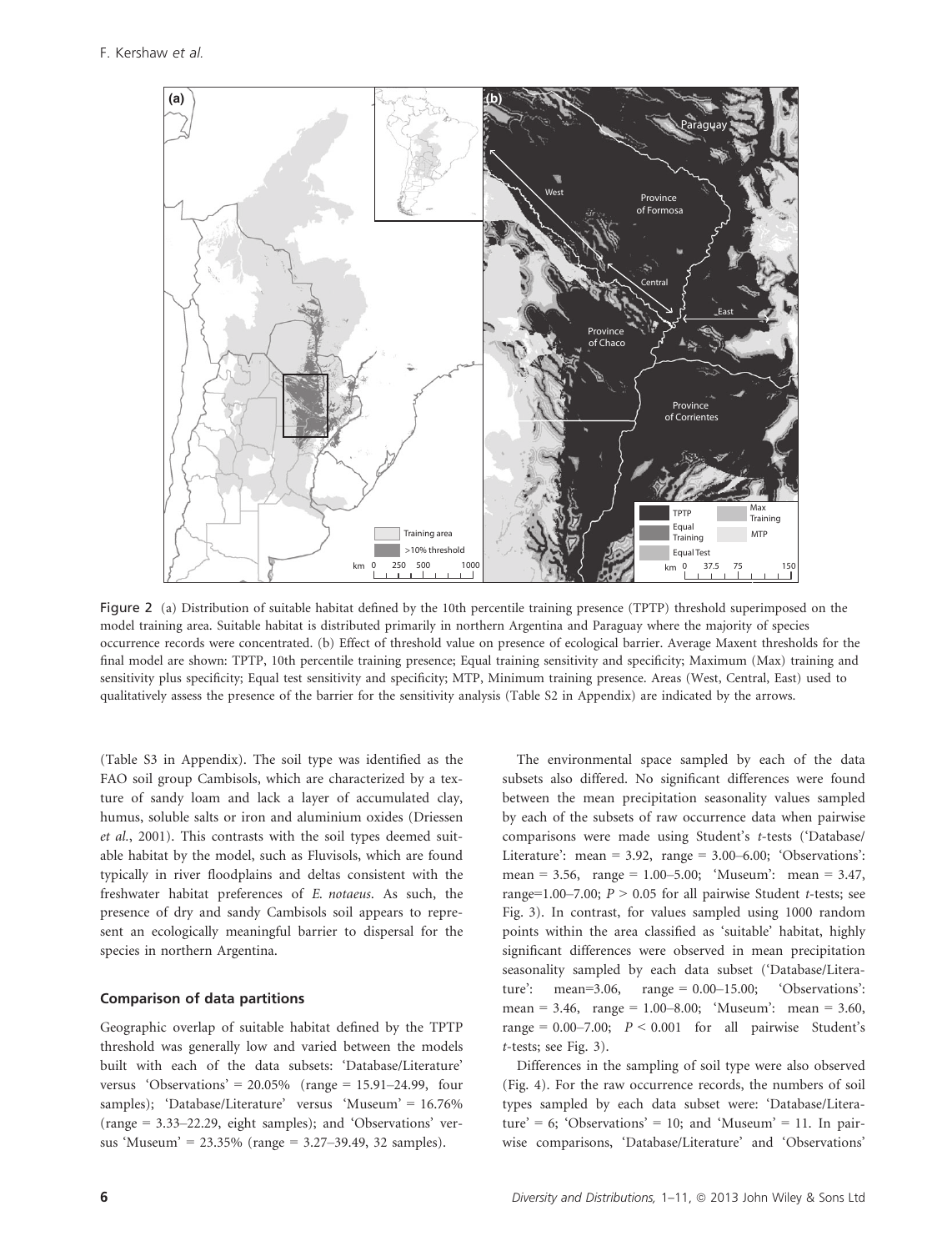

Figure 3 Boxplot showing the mean and range of precipitation seasonality sampled by each of the data subsets. Data sets are denoted as follows: D, 'Database/Literature'  $(n = 12)$ ; O, 'Observations' ( $n = 43$ ); M, 'Museum' ( $n = 100$ ). Results from the analysis of the raw occurrence data included in the Maxent model are presented to the left of the dashed line. To the right of the dashed line, r indicates results from random locations  $(n = 1000$  for all data subsets) sampled within the area defined as 'suitable' habitat by the tenth percentile training presence (TPTP) threshold.

shared four soil types; 'Database/Literature' and 'Museum' shared six soil types; and 'Observations' and 'Museum' shared eight soil types (Fig. 4a–c). Of these comparisons, the 'Museum' subset included all soil types sampled by the 'Database/Literature' and 'Observations' subsets, and one additional soil type. The number of soil types sampled was increased when 1,000 randomly generated locations were used: 'Database/Literature' = 24; 'Observations' = 17; and 'Museum'  $= 17$ . There was also more redundancy in pairwise comparisons of the soil type sampled, with all data subsets sharing the same seventeen soil types (Fig. 4d–f). The 'Database/Literature' subset sampled an additional seven soil types.

### **DISCUSSION**

The use of an integrated species occurrence data set employed within an ecological niche modelling framework and validated by expert opinion has enabled the characterization of suitable habitat for yellow anaconda in northern Argentina and the Paraguay River drainage, and the identification of a meaningful ecological barrier to dispersal for this species. These findings are concordant with published genetic evidence of effective migration and population structure of yellow anacondas in northern Argentina (Mendez et al., 2007; McCartney-Melstad et al., 2012). Insights into the environmental factors potentially driving population subdivision in this species are essential for delineating appropriate management units and have direct relevance to the sustainable harvest programme currently being implemented in northern Argentina (Micucci & Waller, 2007).

## Environmental drivers of population subdivisions

Our finding that precipitation seasonality was the most influential model variable indicates its importance in driving the hydrology of the study region. Soil type was the second most important variable and appears to represent a suitable proxy for the presence of freshwater habitat (e.g. low porosity, clay soils) or its absence (e.g. high porosity, sandy soils). The high contribution of soil type indicates the importance of selecting environmental variables based on their relevance to the specific study species and considering the inclusion of data sources outside of the 19 bioclimatic variables provided by WorldClim. Mean temperature of the coldest quarter was the third most influential variable in our model and suggests the anaconda's physiological intolerance to low temperature is a key determinant of the distribution.

Within northern Argentina, potential environmental barriers to dispersal were evident. Of particular interest is the linear barrier running west to east between Formosa Province and Chaco Province in north-west Argentina, and between Corrientes Province in north-east Argentina and Paraguay (Fig. 2b). Our finding that this barrier corresponds to the presence of dry, sandy Cambisols soil (Table S3 in Appendix) is consistent with our hypothesis that habitats which impede or prevent dispersal are likely to correspond with dry and upland environments given the species' reliance on freshwater. The barrier is therefore likely to be ecologically meaningful as the preferred wetland habitat of E. notaeus is absent in these areas and therefore is likely to be of utility in the delineation of a species management unit in this region.

Consistent with the barrier described here, population genetic studies have elucidated significant genetic divergence between yellow anaconda populations in Formosa relative to those in Corrientes (Mendez et al., 2007; McCartney-Melstad et al., 2012). This would be expected if levels of gene flow between the two areas were limited in some way, and the presence of the barrier provides a potential mechanism for explaining the observed population structure. While the presence of such dry areas is likely to impede dispersal for freshwater obligate species, the ability of yellow anaconda to disperse along rivers both up and downstream (Waller, 1986; Waller & Miccuci, 1993) may mean that this barrier is not absolute, with snakes bypassing dry areas by dispersing along the Paraguay–Paraná River axis. Indeed, recent research has shown that gene flow between anaconda populations positively correlates with distance along the rivers connecting them, rather than Euclidean distance, and that migration occurs both up and downstream (McCartney-Melstad et al., 2012). Yet the presence of dry areas is still likely to limit dispersal between the two regions and may reduce the number of successful migrants to an extent capable of driving genetic differentiation.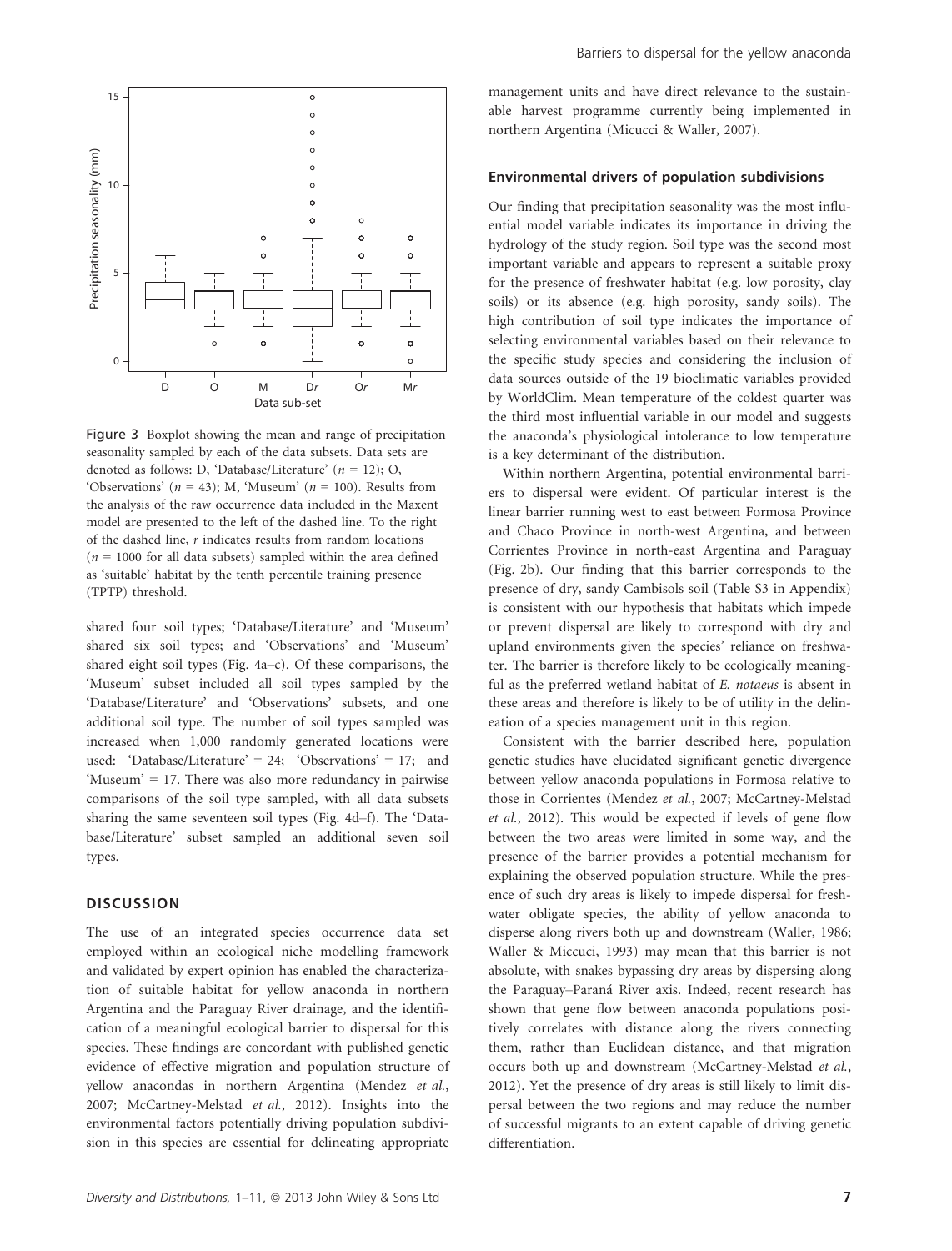

Figure 4 Histograms showing the different soil types sampled by each subset of raw occurrence data used in the final Maxent model (top row: a–c) and from random locations ( $n = 1000$  for all data types) sampled within the area defined as 'suitable' habitat by the tenth percentile training presence (TPTP) threshold (bottom row: d–f). The key for the numbered soil types is positioned below the histograms (FAO/IIASA/ISRIC/ISSCAS/JRC, 2012).

As the riverine system of the Paraguay–Paraná River drainage is extremely dynamic both spatially and temporally, with past evidence of dramatic landscape reconfiguration (Castellanos, 1965; Giraudo & Arzamendia, 2003) that involved several changes in the river courses and even reconnections with other major rivers in the region (i.e. the Amazon and Uruguay Rivers), populations of E. notaeus have likely experienced relatively recent fragmentation due to shifts in habitat that either promote or constrain dispersal. For instance, the Andes-originated Pilcomayo River, that has historically affected most of the Formosa Province with its changing floodplain, is thought to have driven the progress of the species to the west, as new habitat forms by progressive flooding of the forests of the Dry Chaco ecoregion (Ginzburg et al., 2005; Waller et al., 2007), and the reactivation of old dry river beds creates new potential migratory connections. Understanding how such habitats have changed through time will assist in the interpretation of biogeographic patterns as well as facilitate the forecasting of future habitat suitability, enabling proactive and adaptive management of the species (Jetz et al., 2007; Fouquet et al., 2010). The ability to assess both persistence and variance in habitat suitability under suboptimal conditions is particularly relevant in light of the impacts of climate change on wetlands in some parts of the world (McMenamin et al., 2008). Further work is needed to elucidate how the riverine system interacts with the surrounding landscape to influence habitat suitability and population structure of the yellow anaconda in the region.

## Support for integrated data sets

Our findings support the hypothesis that an integrated data set comprising expert-validated museum records, field observations and records extracted from the peer-reviewed literature provides the best predictive ability. Each type of data was found to sample different geographic and environmental spaces, and so contribute different information to the predictions of the range of E. notaeus.

In terms of geographic space, we found low and almost equivalent overlap (~20%) of 'suitable' habitat for each of the data types. This suggests that the inclusion of observational and museum data contributes substantial additional information to the model. As the sample size and distribution of each data type differed across the study region (Fig. 1), it is to be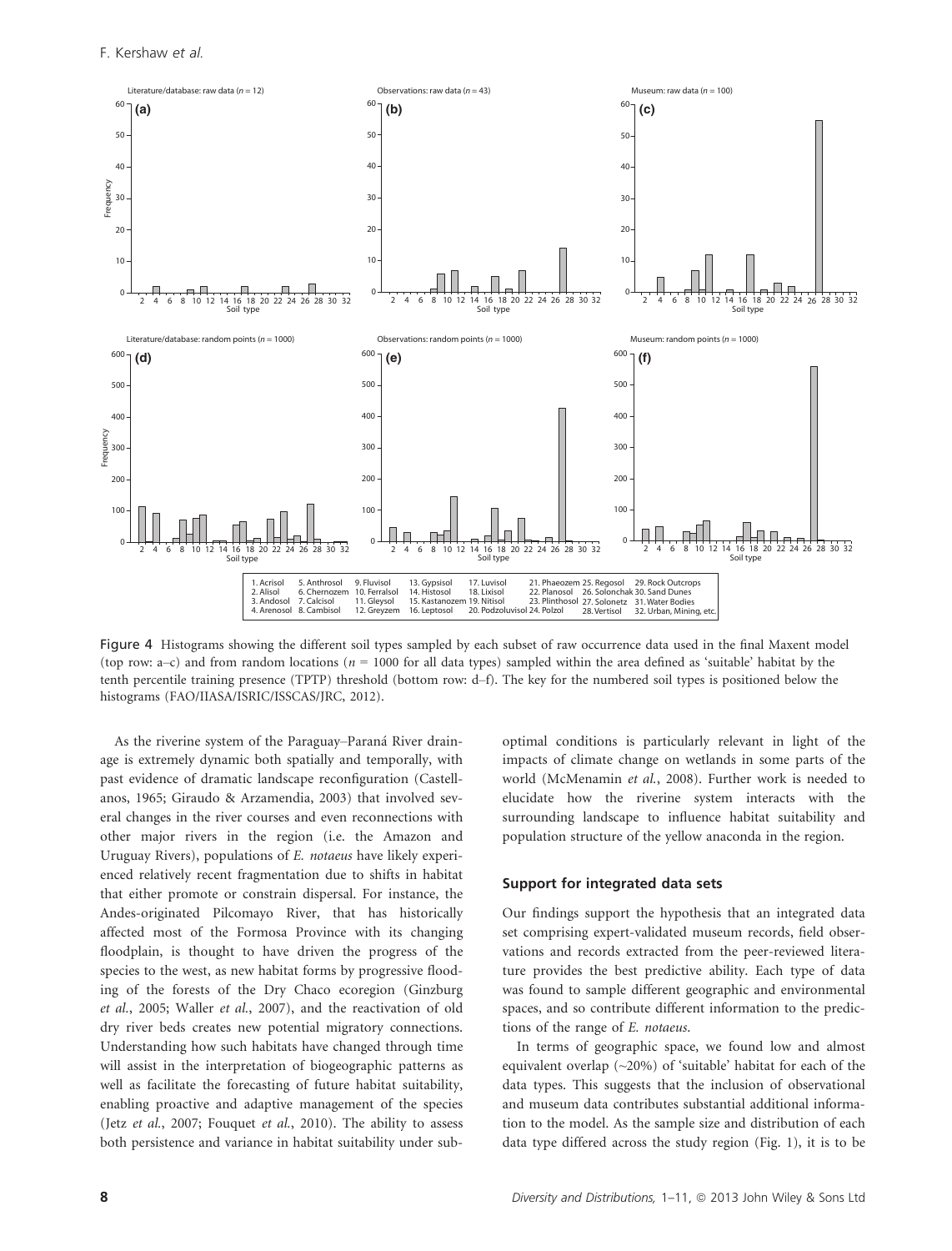expected that they would capture different information that would influence the final model outcome. For example, the 'Museum' occurrence records are not only the greatest in number ( $n = 100$ ), but also sample a broader latitudinal gradient, with a greater number of locations present in Paraguay and Brazil than the other two data types (Fig. 1).

Findings were more mixed when environmental space was explored. For precipitation seasonality (Fig. 3), no significant differences in the mean and range of environmental space sampled were observed when the raw occurrence data were considered. In contrast, strong significant differences were found between the 1000 data points randomly sampled from the area classified as 'suitable' habitat (P-values of all pairwise  $t$ -tests < 0.001). The boxplot (Fig. 3) suggests that it may be the much larger range of values that are sampled, rather than variation in the mean, that is driving these statistical differences. Similarly, the raw and random data points of each of the data subsets sample different soil types (Fig. 4). For soil type, there is a greater degree of redundancy among data subsets (e.g. complete overlap in soil types sampled between the 'Observations' and 'Museum' subsets). This finding is likely in part due to soil type representing a categorical variable rather than the continuous variable, meaning large geographic areas are attributed a single value. Overall, the 'Database/Literature' data subset contributes most additional environmental information, which may be a function of this model being the least constrained due to small sample size  $(n = 12)$ .

In summary, these findings indicate the value of integrating multiple data types when modelling a species' ecological niche. We therefore caution against assumptions that field observations and museum records should be dismissed due to fears of low accuracy (Tyre et al., 2003; Newbold, 2010), providing they undergo a prior procedure of expert validation, such as that demonstrated by our study.

#### Management implications

The identification of population subdivisions, and the ecological and environmental agents driving such barriers to dispersal, is crucial for the accurate delineation of management units (Avise, 2000). Because demographically isolated populations are less resilient to anthropogenic pressures, such as those imposed by harvesting, it is essential that management approaches take population discreteness and environmental barriers to dispersal into account (Avise, 2000; Amato et al., 2009). This will guard against evolutionary unique populations being lost and the genetic diversity of the species being permanently degraded (Mendez et al., 2007; Amato et al., 2009; Hekkala et al., 2011). We therefore recommend that the findings of this study be used to inform the ongoing development and future decisions of the yellow anaconda management programme in northern Argentina (Micucci & Waller, 2007). Additional collection and compilation of georeferenced E. notaeus occurrence data throughout the Pantanal in Brazil, in Bolivia, and throughout the Paraguay River drainage, will be important to improve future model predictions in those regions.

More generally, we support recommendations that ecological niche models are employed as a support tool alongside other approaches when developing species conservation and management plans (Peterson & Robins, 2003; Chefaoui et al., 2005; Papes & Gaubert, 2007). As demonstrated by our study, integrating different and complementary types of data and cross-referencing analytical findings will lead to better informed and therefore more effective conservation strategies.

# ACKNOWLEDGEMENTS

We acknowledge the Ministerio de la Producción y Ambiente of the Province of Formosa, the Direccion de Recursos Natu rales of the Province of Corrientes and the Fundacion Biodiv ersidad – Argentina for providing institutional support to our work. The Office vétérinaire federal of Switzerland and the Yellow Anaconda Management Program provided financial assistance to this research. E. McCartney-Melstad provided useful personal communications regarding E. notaeus biology and genetics, and commented on the draft manuscript. E. Sterling and M. Blair provided guidance on developing the models and commented on early drafts of the manuscript.

## **REFERENCES**

- Alves, R. & Filho, G. (2007) Commercialization and use of snakes in North and Northeastern Brazil: implications for conservation and management. Biodiversity & Conservation, 16, 969–985.
- Amato, G., DeSalle, R., Ryder, O.A. & Rosenbaum, H.C. (2009) Conservation genetics in the age of genomics. Columbia University Press, New York.
- Anderson, R.P. & Raza, A. (2010) The effect of the extent of the study region on GIS models of species geographic distributions and estimates of niche evolution: preliminary tests with montane rodents (genus Nephelomys) in Venezuela. Journal of Biogeography, 37, 1378–1393.
- Anderson, R.P., Lew, D. & Peterson, A.T. (2003) Evaluating predictive models of species' distributions: criteria for selecting optimal models. Ecological Modelling, 162, 211–232.
- Avise, J.C. (2000) Phylogeography: the history and formation of species. Harvard University Press, Cambridge, Massachusetts.
- Bennet, A.F. (1990) Thermal-dependence of locomotor capacity. American Journal of Physiology, 259, 253–258.
- Burbrink, F.T., Ruane, S. & Pyron, R.A. (2012) When are adaptive radiations replicated in areas? Ecological opportunity and unexceptional diversification in West Indian dipsadine snakes (Colubridae: Alsophiini). Journal of Biogeography, 39, 465–475.
- Butchart, S.H.M., Walpole, M., Collen, B. et al. (2010) Global biodiversity: indicators of recent declines. Science, 328, 1164–1168.
- Carvalho, S.B., Brito, J.C., Crespo, E.J. & Possingham, H. (2010) From climate change predictions to actions – conserving vulnerable animal groups in hotspots at a regional scale. Global Change Biology, 16, 3257–3270.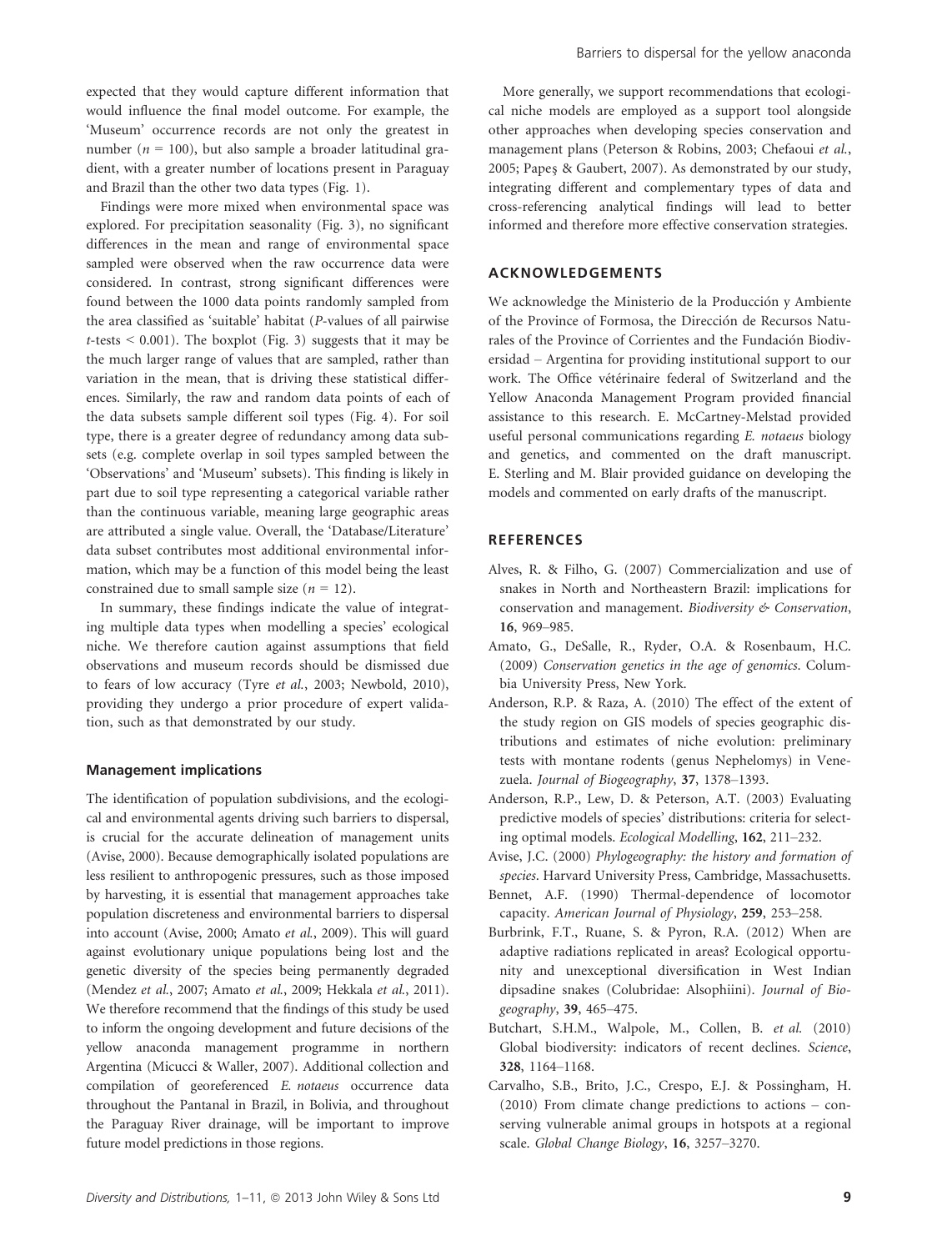- Castellanos, A. (1965) Estudio fisiografico de la provincia de Corrientes. Instituto de Fisiografía y Geología (Universidad Nacional del Litoral). Publicaciones, 49, 222.
- Chefaoui, R.M., Hortal, J. & Lobo, J.M. (2005) Potential distribution modelling, niche characterization and conservation status assessment using GIS tools: a case study of Iberian Copris species. Biological Conservation, 122, 327–338.
- Cox, N., Chanson, J. & Stuart, S. (2006) The status and distribution of reptiles and amphibians of Mediterranean Basin. IUCN, Gland, Switzerland.
- DCW (1992) Digital Chart of the World. Environmental Systems Research Institute, Inc. (ESRI). Available at: http:// princeton.edu/~geolib/gis/dcw.html (accessed 27 March 2011).
- Driessen, P., Deckers, J. & Nachtergaele, F. (eds) (2001) Lecture notes on the major soils of the world. World soil resources reports. FAO, Rome, Italy.
- Elith, J., Graham, C.H., Anderson, R.P. et al. (2006) Novel methods improve prediction of species' distributions from occurrence data. Ecography, 29, 129–151.
- FAO/IIASA/ISRIC/ISSCAS/JRC (2012) Harmonized World Soil Database (version 1.2). FAO, Rome, Italy and IIASA, Laxenburg, Austria.
- Fouquet, A., Ficetola, G.F., Haigh, A. & Gemmel, N. (2010) Using ecological niche modelling to infer past, present and future environmental suitability for Leiopelma hochstetteri, an endangered New Zealand native frog. Biological Conservation, 143, 1375–1384.
- Freeman, E.A. & Moisen, G.G. (2008) A comparison of the performance of threshold criteria for binary classification in terms of predicted prevalence and kappa. Ecological Modelling, 217, 48–58.
- Ginzburg, R., Adámoli, J., Herrera, P. & Torrella, S. (2005) Los humedales del Chaco: clasificación, inventario y mapeo a escala regional. INSUGEO, Miscelánea, 14, 121-138, Tucumán.
- Giraudo, A.R. & Arzamendia, V. (2003) ¿Son las planicies fluviales de la Cuenca del Plata corredores de biodiversidad? Los vertebrados amniotas como ejemplo. Humedales de Iberoamérica, 380 pp (ed. by J.J. Neiff), pp. 157-170. Programa Iberoamericano de Ciencia y Tecnología para el Desarrollo, Subprograma XVIII, Red Iberoamericana de Humedales (RIHU).
- Guisan, A., Broennimann, O., Engler, R., Vust, M., Yoccoz, N.G., Lehmann, A. & Zimmerman, N.E. (2006) Using niche-based models to improve the sampling of rare species. Conservation Biology, 20, 501–511.
- Hekkala, E., Shirley, M.H., Amato, G., Austin, J.D., Charter, S., Thorbjarnarson, J., Vliet, K.A., Houck, M.L., DeSalle, R. & Blum, M.J. (2011) Splitting an ancient icon: mummy DNA resurrects a cryptic Nile crocodile. Molecular Ecology, 20, 4199–4215.
- Henderson, R.W., Waller, T., Micucci, P.A., Puorto, G. & Burgeois, R.W. (1995) Ecological correlates and patterns in the distribution of Neotropical boines (Serpentes: Boidae): a preliminary assessment. Herpetological Natural History, 3, 15–27.
- Hijmans, R.J., Cameron, S.E., Parra, J.L., Jones, P.G. & Jarvis, A. (2005) Very high resolution interpolated climate surfaces for global land areas. International Journal of Climatology, 25, 1965–1978.
- ISCGM (2006) Instituto Geographico Militar/International Steering Committee for Global Mapping. Cuidad Autonoma de Buenos Aires. Available at: http://gis.columbia.edu/ data.html (accessed 27 March 2011).
- Jetz, W., Wilcove, D.S. & Dobson, A.P. (2007) Projected impacts of climate and land-use change on the global diversity of birds. PLoS Biology, 5, e157.
- Manel, S., Williams, H.C. & Ormerod, S.J. (2001) Evaluating presence-absence models in ecology: the need to account for prevalence. Journal of Applied Ecology, 38, 291–931.
- Marni, M.A., Barbet-Massin, M., Lopes, L.E. & Jiguet, F. (2009) Predicting climate-driven bird distribution changes and forecasted conservation conflicts in a neotropical savanna. Conservation Biology, 23, 1558-1567.
- McCartney-Melstad, E., Waller, T., Micucci, P.A., Barros, M., Draque, J., Amato, G. & Mendez, M. (2012) Population structure and gene flow of the yellow anaconda (Eunectes notaeus) in northern Argentina. PLoS ONE, 7, e37473.
- McConnachie, S., Greene, S.N. & Perrin, M.R. (2011) Thermoregulation in the semi-aquatic yellow anaconda, Eunectes notaeus. Journal of Thermal Biology, 36, 71–77.
- McMenamin, S.K., Hadly, E.A. & Wright, C.K. (2008) Climatic change and wetland desiccation cause amphibian decline in Yellowstone National Park. Proceedings of the National Academy of Sciences of the United States of America, 105, 16988–16993.
- Mendez, M., Waller, T., Miccuci, P.A., Alvarenga, E. & Morales, J.C. (2007) Genetic population structure of the yellow anaconda (Eunectes notaeus) in northern Argentina: management implications. Biology of boas and pythons. (ed. by R. W. Henderson and R. Powell), pp. 210–221. Eagle Mountain Publishing, LC, Utah.
- Micucci, P.A. & Waller, T. (2007) The management of yellow anacondas (Eunectes notaeus) in Argentina: from historical misuse to resource appreciation. Iguana, 14, 161–171.
- Mitchell, N.J. & Janzen, F.J. (2010) Temperature-dependent sex determination and contemporary climate change. Sexual Development, 4, 129–140.
- Newbold, T. (2010) Applications and limitations of museum data for conservation and ecology, with particular attention to species distribution models. Progress in Physical Geography, 34, 3–22.
- Noss, R.F., O'Connell, M. & Murphy, D. (1997) The science of conservation planning: habitat conservation under the Endangered Species Act. Island Press, Washington, D.C.
- Papes, M. & Gaubert, P. (2007) Modelling ecological niches from low numbers of occurrences: assessment of the conservation status of poorly known viverrids (Mammalia, Carnivora) across two continents. Diversity and Distributions, 13, 890–902.